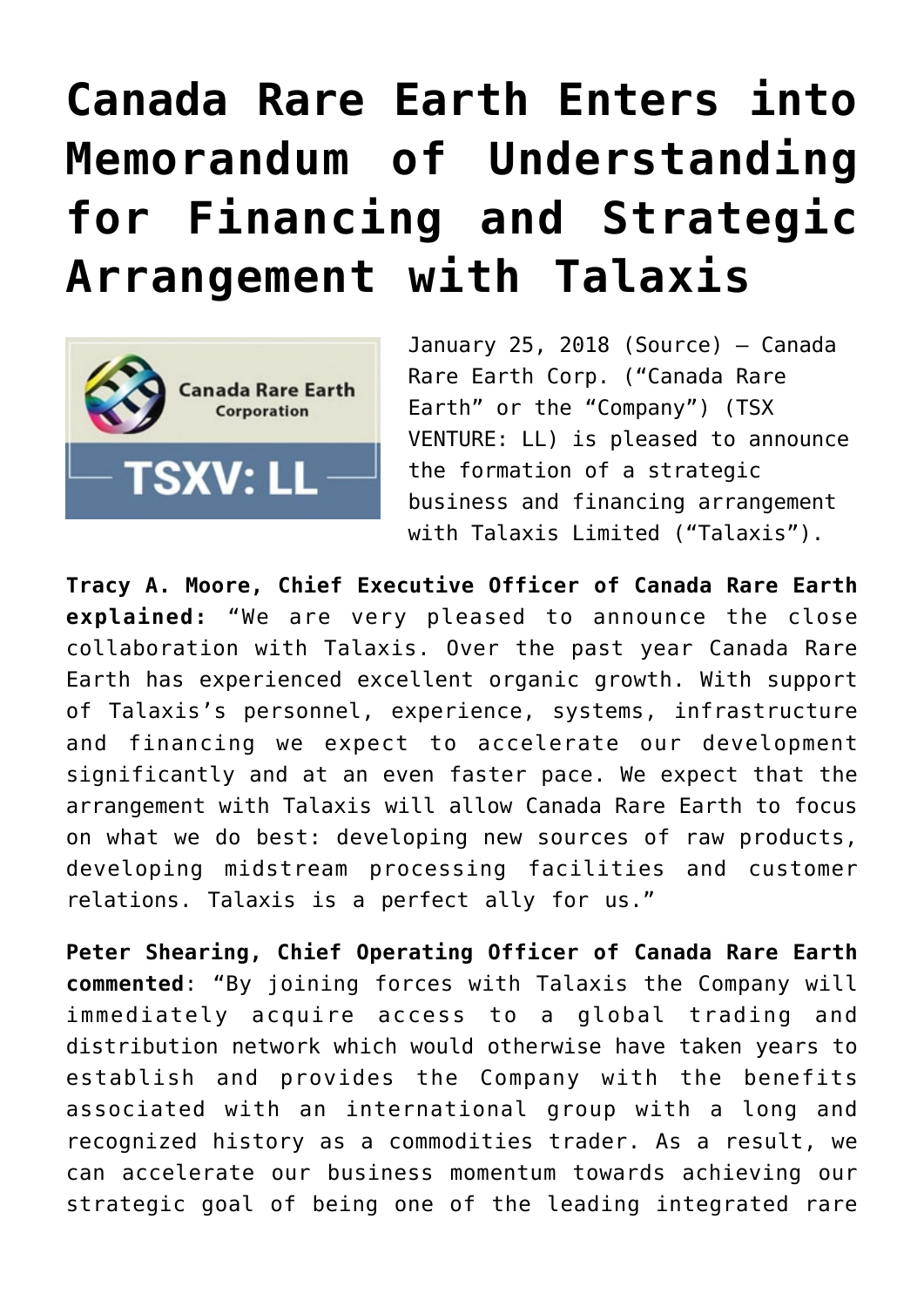earth providers."

**Daniel Mamadou, Executive Director of Talaxis said**: "Our focus is the development of an integrated supply chain of technology metals including rare earths, and part of our growth strategy includes teaming up with partners, whose platforms can be leveraged by taking advantage of our global logistics and marketing network. We value CREC's technical expertise, its access to refining capacity and most importantly its commitment to this industry. Canada Rare Earth will play an important role in the growth of Talaxis."

## **Key Aspects of the Business and Financing Relationship**

Canada Rare Earth and Talaxis have signed a Memorandum of Understanding ("MOU") that sets out the proposed principles of a working relationship leading to cooperation in the development of supply chains in the rare earth industry. The terms and conditions are to be negotiated and included in subsequent definitive agreements which will detail arrangements regarding sourcing, processing and delivering rare earths, refinery facilities, financing capital expenditures and trade finance support. The MOU also includes provisions for the parties to negotiate terms upon which Talaxis may participate in the capital structure of CREC using hybrid capital solutions that include debt, equity stake and warrants.

The MOU also contains provisions for the parties to negotiate arrangements with respect to mid-stream processing, sourcing of rare earth concentrates, trading, logistics, representation and participation in respective technical and advisory boards.

Canada Rare Earth will be Talaxis's preferred strategic partner with respect to midstream rare earth processing capabilities including but not limited to developing, acquiring, designing, building, managing and operating rare earth enhancement, separation and metal making facilities.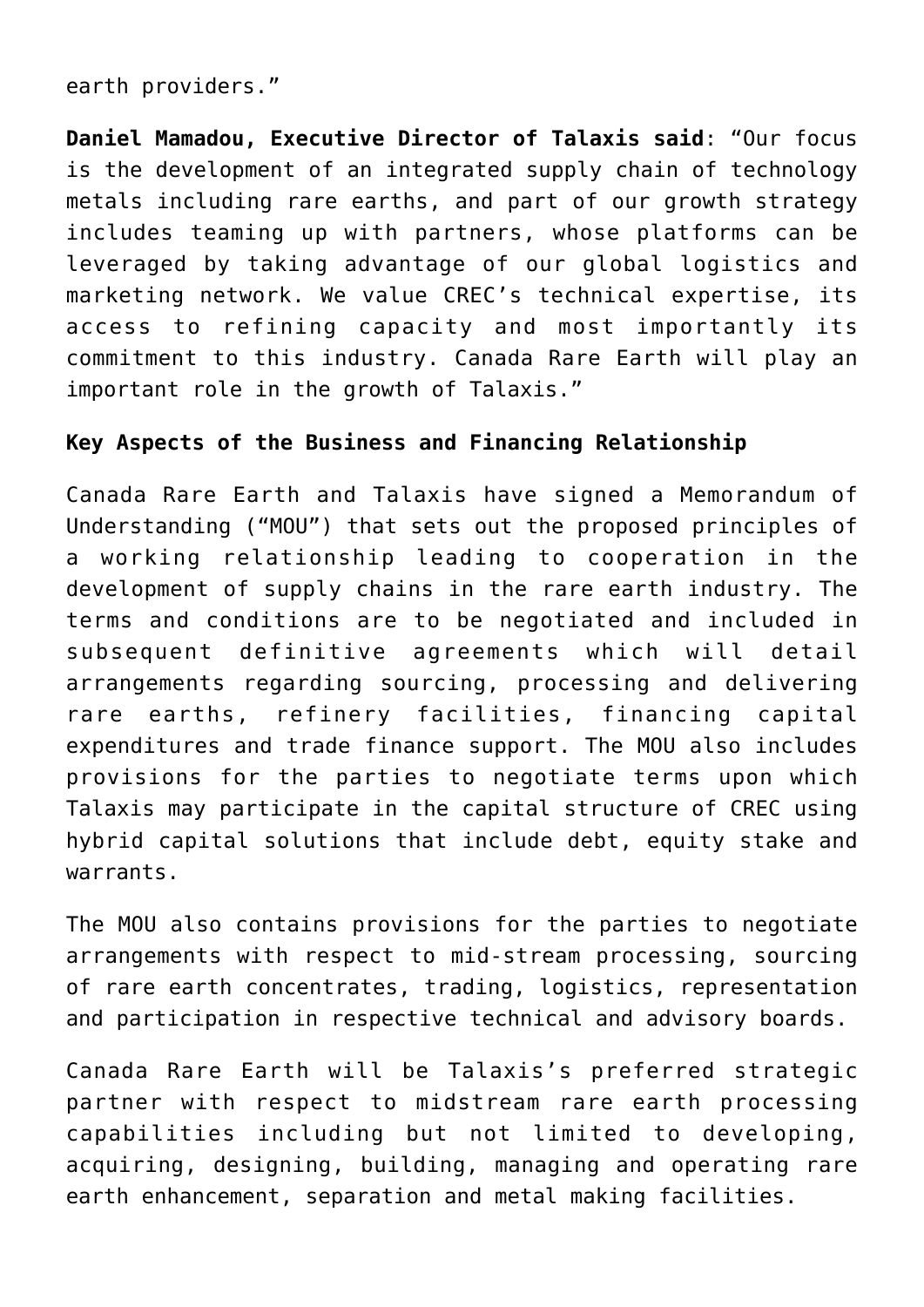## **About Canada Rare Earth Corp.**

Canada Rare Earth is developing an international integrated business within the global rare earth industry. Our immediate key focus is to generate revenues and positive cash flow from a variety of profit centres in the rare earth production and sales chain by sourcing, adding value and selling rare earths in all stages and forms. We are in the process of establishing our own mining, concentrating and refinery capabilities in addition to working with affiliated and third party organizations.

## **About Talaxis Limited**

Talaxis, currently a company wholly owned by Noble Group, is involved in the investment and development of resources which are critical to green technology supply chains, including cobalt, lithium, and rare earths. Talaxis is also involved in the research and development of industrial applications related to energy solutions providers and permanent magnets consumers. Noble Group (SES: [CGP](http://www.marketwired.com/news_room/Stock?ticker=CGP)) manages a portfolio of global supply chains covering a range of industrial and energy products. Noble facilitates the marketing, processing, financing and transportation of essential raw materials. For more information please visit [www.thisisnoble.com.](http://ctt.marketwire.com/?release=11G149656-001&id=12493747&type=0&url=http%3a%2f%2fwww.thisisnoble.com%2f)

On behalf of the Board

Tracy A. Moore, CEO and Peter Shearing, COO

*"Neither the TSX Venture Exchange nor its Regulation Services Provider (as that term is defined in the policies of the TSX Venture Exchange) accepts responsibility for the adequacy or accuracy of this release." The information contained herein contains "forward-looking statements" within the meaning of applicable securities legislation. Forward-looking statements relate to information that is based on assumptions of management, forecasts of future results, and estimates of amounts not yet determinable. Any statements that express*